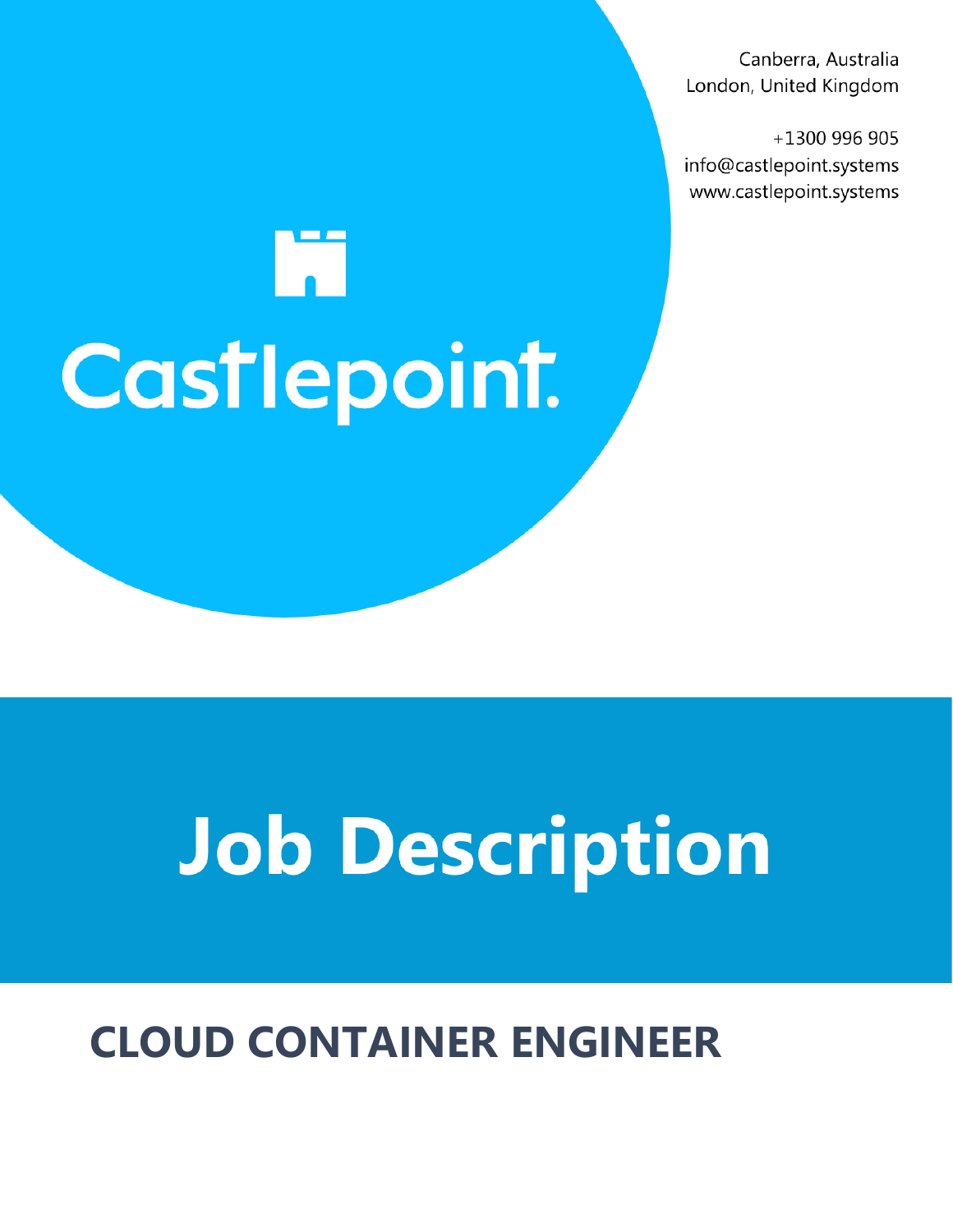

#### **JOB DESCRIPTION - CLOUD CONTAINER ENGINEER**

#### Contents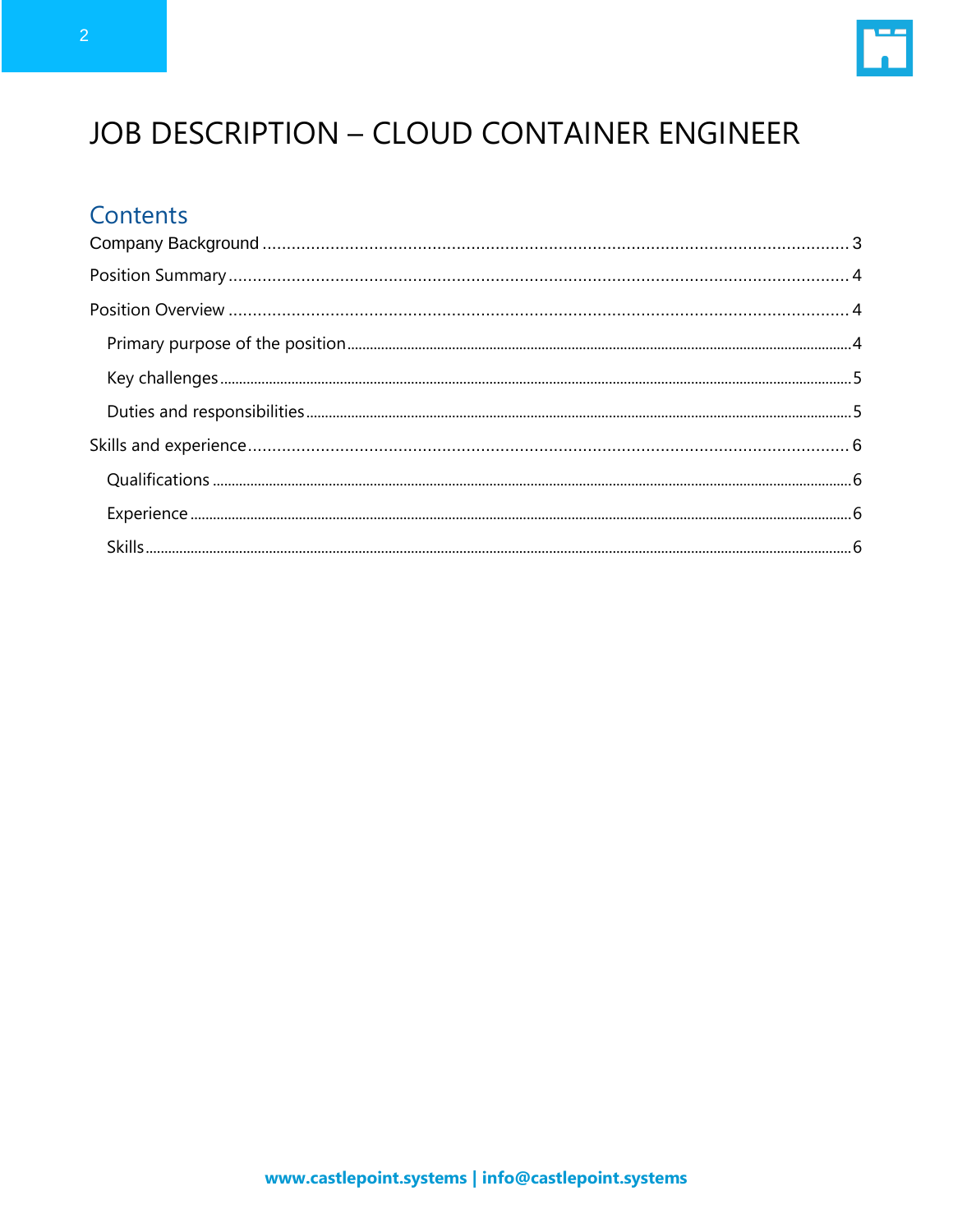

#### <span id="page-2-0"></span>Company Background

Castlepoint is an innovating and market-disrupting solution that provides command, control, and compliance over all information, in every system, through a single pane of glass. Castlepoint reads, registers, classifies, and manages information from all systems in a network, using Artificial Intelligence.

Castlepoint Systems is dedicated to ensuring that our operations are conducted ethically, in accordance with applicable laws and best practices, and in the best interests of our clients, our community, and the environment. Our vision is to make the world a better place by changing the way organisations manage information, so that people, communities, and companies are safer and smarter.

We have committed to becoming an employer of choice, one that attracts likeminded, hardworking people through flexibility and other real, developmental benefits that improve the lives of our staff. We are a feminist company and believe strongly in supporting men and women to take equal roles in the workplace and at home. We enforce pay equity and pay superannuation throughout parental leave. We seek to employ people who represent community demographics, including younger and older people, indigenous people, migrants, people with a disability, and LGBTQIA+ people. We also provide a fantastic working environment, with meals provided, sit/stand desks for all staff, modern equipment, free parking, multiple workspaces (including outdoor), in a leafy and accessible central location.

To help ensure that our employees can enjoy a high standard of living, we aim to pay above the market rate for their skills, qualifications, and experience level. We then invest heavily in our people with formal Development Plans, reviewed twice-yearly, committing to internal mentoring, paid training, and other development opportunities with a goal of continually increasing their marketability. As employee skills increase, we assign more responsibilities, and we then adjust their wages and titles upwards commensurately. We also support employees to develop skills and experience in areas not directly related to their roles if they have an interest in those types of development. We have a policy of salary transparency for all employees, including the Executive, to help combat unconscious bias and foster gender equality.

Castlepoint also supports our employees with an Employee Assistance Plan, and skilled HR professionals with experience in mental health and workplace cohesion. We support our staff to practice religious and cultural observance during work time using flexible working arrangements, and to be free of discrimination based on their beliefs. We encourage communication between all areas of the business and provide regular updates from the executive team on company activities and initiatives. Our culture is genuinely supportive, and employee satisfaction is extremely high.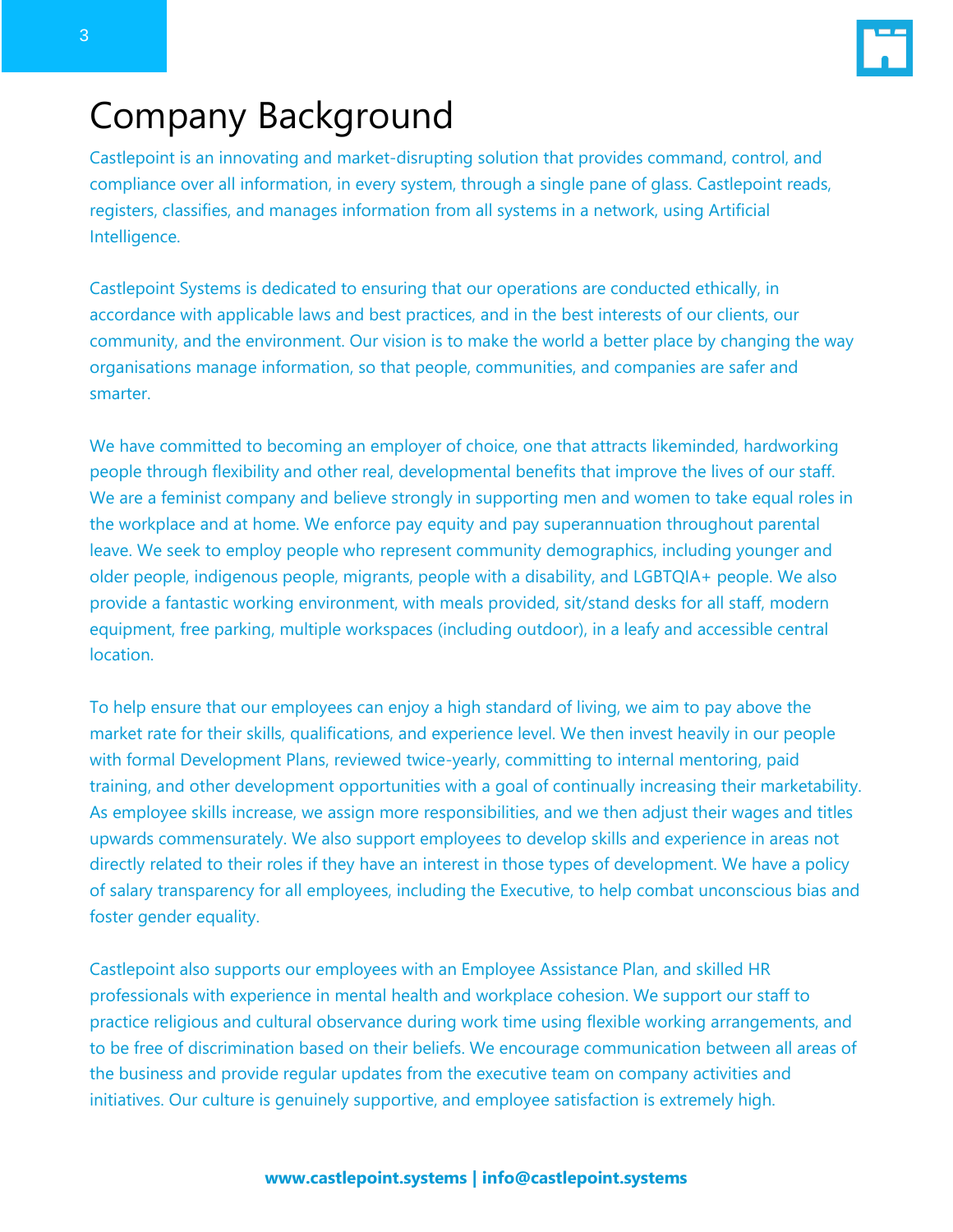

#### <span id="page-3-0"></span>Position Summary

| <b>Job Title</b>  | <b>Cloud Container Engineer</b>                                         |
|-------------------|-------------------------------------------------------------------------|
| <b>Job Type</b>   | Full-time, ongoing; flexible work hours available                       |
| <b>Location</b>   | On site in the Canberra office at Bruce; provision for some remote work |
| <b>Reports to</b> | <b>Chief Technology Officer</b>                                         |
| Remuneration      | \$130,000 - \$149,999 per annum excluding superannuation                |

#### <span id="page-3-1"></span>Position Overview

#### <span id="page-3-2"></span>Primary purpose of the position

The Cloud Container Engineer is an important resource for system implementation and sustainment. In this role, you will participate in architecture discussions, implementations, integrations, and troubleshooting. Your expertise with Linux, Docker and Kubernetes will make you a trusted advisor to our technical team and our clients as they set up and configure the platforms for our AI system.

Our product is an AI solution, using microservices in a containerized, highly available architecture, both on premises and in the cloud. As well as experience in Linux and containerization, you will have expertise in public cloud, API integration, access and authentication management, and MongoDB/NoSQL. You will be hands-on as part of your role, deploying and patching implementations.

You will have a strong focus on customer success and be able to interface professionally and effectively with a wide range of technology stakeholders in small to large enterprises, government, and outsourcers. You will be involved in architecture workshops, design reviews, status meetings, and troubleshooting sessions, and you will need very good communication and task management skills.

You will work collaboratively in an agile and flexible way and will be an active mentor and participant in DevSecOps. You will have an open and friendly communication style, be highly professional, and both internal and external contacts will find you to be reliable, responsive, and organised.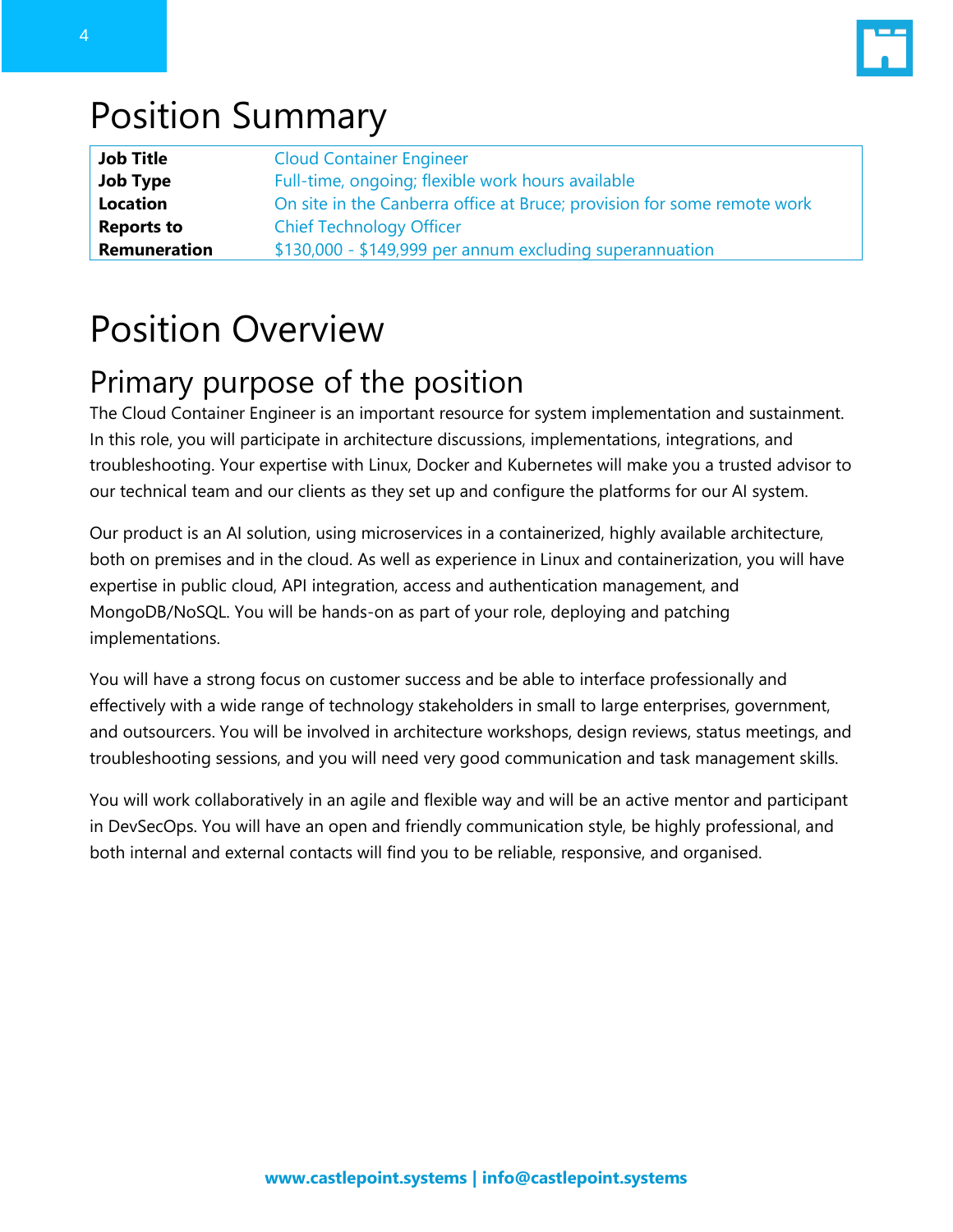

#### <span id="page-4-0"></span>Key challenges

The company is growing extremely quickly, and demand from new clients and partners is very high. New implementations are frequent, and clients rely on the system for many key business activities. As a security and compliance technology, there is no tolerance for security risk, and operating systems must be implemented according to our formal procedures and in line with specific requirements.

For this role, you will ideally have some government experience, and a security clearance at NV1 or above. A large portion of our client base is Federal Government, and it will help to have some experience working with this type of customer, and within its constraints.

We need to engage with many teams in the client organisation, both in house and outsourcer, to help them set up the platforms and security access that we need to deploy our solution onto. We need to provide advisory and task management services to help make sure all of the client's technical teams know what needs to be done and are able to do it effectively. We do not have administrator access to most parts of these client environments, so this role requires shoulder-to-shoulder support for those client teams to establish the prerequisites we need, rather than hands-on control.

Note that this role is Canberra-based due to some intermittent requirements for on-site work in secure government networks but can be delivered flexibly and predominantly remotely.

#### <span id="page-4-1"></span>Duties and responsibilities

| <b>Responsibility</b> | <b>Breakdown of tasks</b>                          | <b>Outcomes/Measures</b> |
|-----------------------|----------------------------------------------------|--------------------------|
| Delivery              | Participate in client workshops<br>$\bullet$       | Client prerequisites are |
| management            | Test and validate platform builds<br>$\bullet$     | clearly articulated.     |
| 70% time/effort       | Troubleshoot any server, access, API,<br>$\bullet$ |                          |
|                       | and/or database issues                             | Scope is well described. |
|                       | Assess designs for best practice<br>$\bullet$      |                          |
|                       | Provide status updates for projects.<br>$\bullet$  | Builds are compliant.    |
| Implementation        | Deploy servers and applications                    | Procedures are followed. |
| (overflow)            | Undertaken deployment validation<br>$\bullet$      |                          |
| 20% time/effort       | Produce implantation documentation.<br>$\bullet$   | Documentation is current |
|                       |                                                    | and correct.             |
| Sustainment           | Manage and support servers                         | Systems are supported    |
| (overflow)            | Monitor servers                                    | effectively.             |
| 10% time/effort       | Troubleshoot BAU issues.                           |                          |